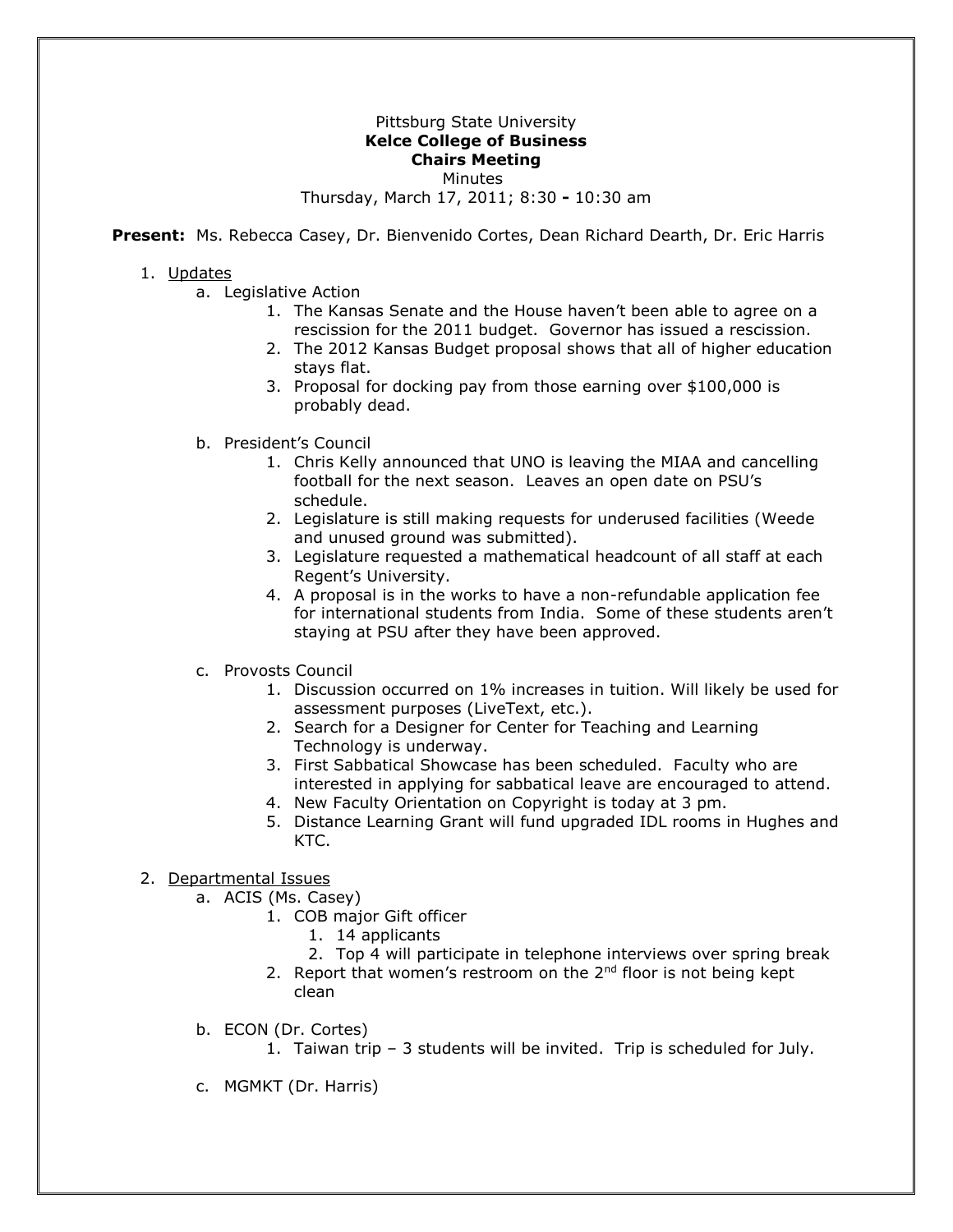- 1. MFT scores have been received, but have not received comparative data for the new tests.
- 2. Lindo software needs to be updated (Dr. Choong Lee uses).
- 3. LaRochelle trip 5-6 students attending with Dr. Dalecki as the sponsor. Students will get 3 credit hours for the course/trip.
- 3. Discussion items
	- a. Tuition committee presentation scheduled for Friday, April 15, 2pm
	- b. GA/GTA appointments New Policy was distributed.
		- 1. New policy will be enforced beginning with the fall 2012 semester.
		- 2. Overloads (over 12 hours) will now be handled by the Graduate School instead of by the Dean.
		- 3. GA's may be hired as a student employee for one special event, between semesters or during the summer.
		- 4. No conditional admissions for Graduate Assistants will be allowed.
	- c. Overload Policy
		- 1. Policy will probably read that the typical course load will be 12-18 hours.
		- 2. No student who wishes to enroll in 20 or more hours can do so without special permission from the Dean who has the authority to go up to 24 hours.
		- 3. Will be based upon the recommendation of the Academic Advisor and demonstrated solid academic achievement and at least a 3.0 GPA.
		- 4. Faculty Senate passed this policy.
	- d. Deans, Directors and Chairs Meeting draft agenda was distributed for informational purposes – March 28 at 1:00 pm in E101 KTC.
	- e. White Boards
		- 1. 224 white boards have been put up and additional boards will be installed during spring break.
		- 2. Faculty are discouraged from using their own markers. Additional cleaning materials will be placed in the rooms. Certain markers can leave permanent damage.
	- f. Kelce Mural/Sign
		- 1. Close to completing this sign will be similar in design to the one at the bookstore.
	- g. Commencement Faculty Participation
		- 1. It is very important for faculty from each college to attend the graduation ceremony for their college.
	- h. Injury or Illness policy
		- 1. Policy was distributed and discussed.
		- 2. Minor and major concerns are to be determined for the report. Minor concerns are to be seen at the Student Health Center.
		- 3. Faculty should be made aware of these policies.
	- i. Pathway to PSU Campaign
		- 1. Campaign proposal was distributed